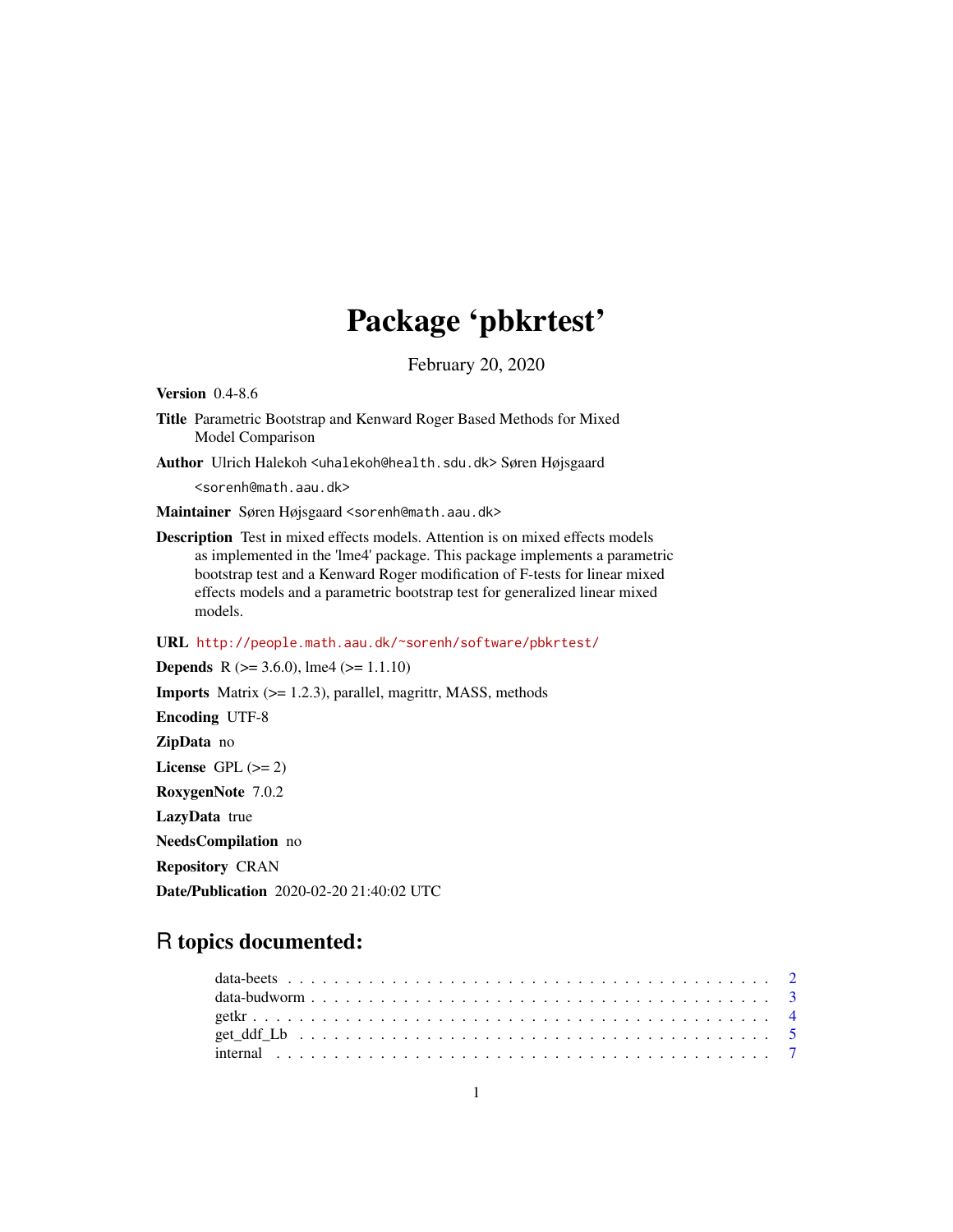#### <span id="page-1-0"></span>2 data-beets and the contract of the contract of the contract of the contract of the contract of the contract of the contract of the contract of the contract of the contract of the contract of the contract of the contract

data-beets *Sugar beets data*

# Description

Yield and sugar percentage in sugar beets from a split plot experiment. Data is obtained from a split plot experiment. There are 3 blocks and in each of these the harvest time defines the "whole plot" and the sowing time defines the "split plot". Each plot was  $25m^2$  and the yield is recorded in kg. See 'details' for the experimental layout.

# Usage

beets

# Format

A dataframe with 5 columns and 30 rows.

# Details

| Experimental plan |   |                         |                                                         |  |
|-------------------|---|-------------------------|---------------------------------------------------------|--|
| Sowing times      | 1 |                         | 4. april                                                |  |
|                   |   | 2                       | 12. april                                               |  |
|                   |   | 3                       | 21. april                                               |  |
|                   |   | 4                       | 29. april                                               |  |
|                   |   | 5<br>$18.$ may          |                                                         |  |
| Harvest times     |   | $1 \quad$               | 2. october                                              |  |
|                   |   | $\mathcal{P}$           | 21. october                                             |  |
| Plot allocation:  |   |                         |                                                         |  |
|                   |   | Block 1 Block 2 Block 3 |                                                         |  |
|                   |   |                         | +----------- ------------ ---------+                    |  |
|                   |   |                         | Plot   1 1 1 1 1   2 2 2 2 2   1 1 1 1 1   Harvest time |  |
|                   |   |                         | 1-15   3 4 5 2 1   3 2 4 5 1   5 2 3 4 1   Sowing time  |  |
|                   |   |                         | ----------- ----------- -----------                     |  |
|                   |   |                         | Plot   2 2 2 2 2   1 1 1 1 1   2 2 2 2 2   Harvest time |  |
|                   |   |                         | 16-30   2 1 5 4 3   4 1 3 2 5   1 4 3 2 5   Sowing time |  |
|                   |   |                         | +----------- ----------- ------------+                  |  |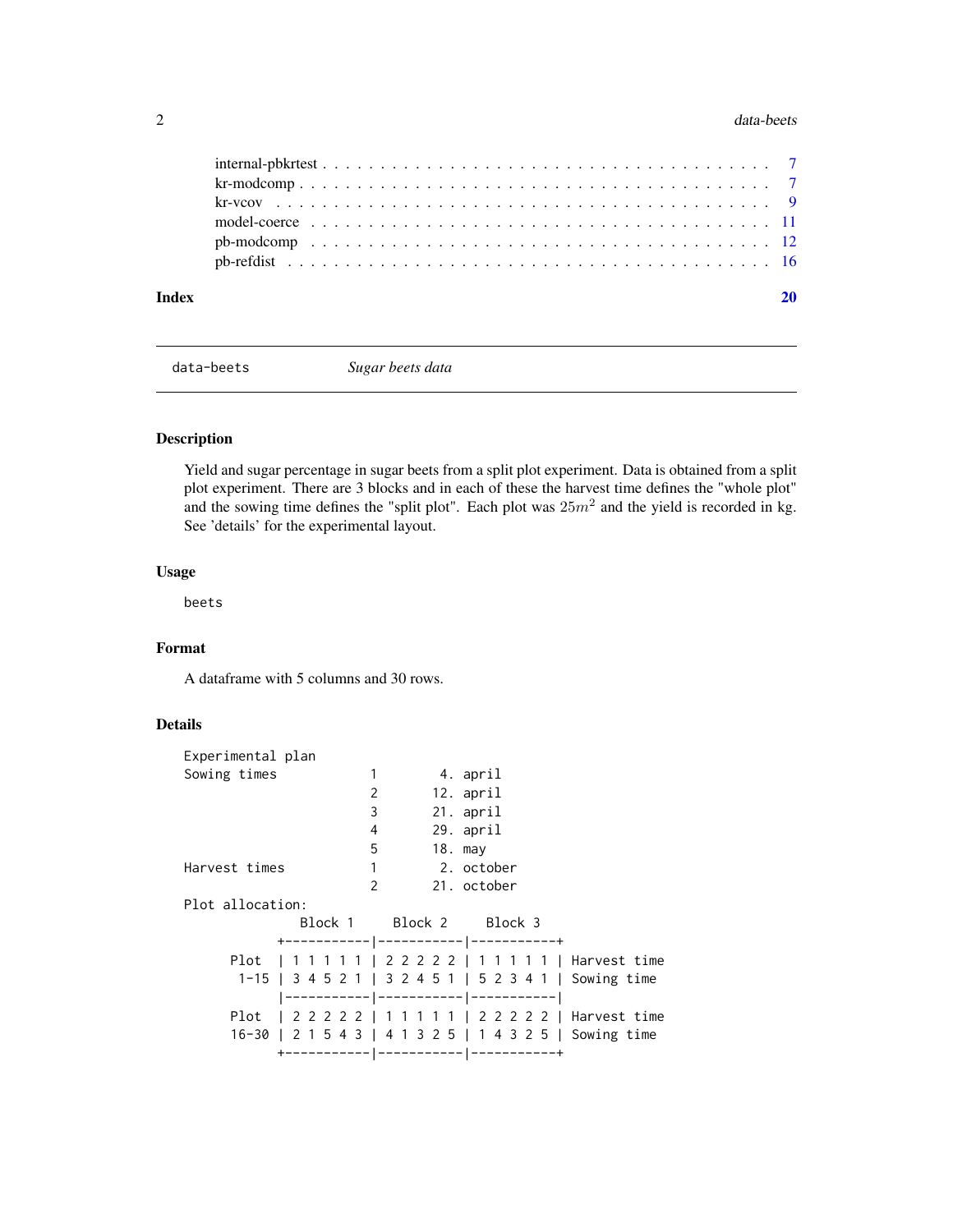# <span id="page-2-0"></span>data-budworm 3

# References

Ulrich Halekoh, Søren Højsgaard (2014)., A Kenward-Roger Approximation and Parametric Bootstrap Methods for Tests in Linear Mixed Models - The R Package pbkrtest., Journal of Statistical Software, 58(10), 1-30., <http://www.jstatsoft.org/v59/i09/>

#### Examples

data(beets)

```
beets$bh <- with(beets, interaction(block, harvest))
summary(aov(yield ~ block + sow + harvest + Error(bh), beets))
summary(aov(sugpct ~ block + sow + harvest + Error(bh), beets))
```
data-budworm *budworm data*

#### Description

Effect of Insecticide on survivial of tobacco budworms number of killed budworms exposed to an insecticidepp mortality of the moth tobacco budworm 'Heliothis virescens' for 6 doses of the pyrethroid trans-cypermethrin differentiated with respect to sex

#### Usage

budworm

#### Format

This data frame contains 12 rows and 4 columns:

sex: sex of the budworm

dose: dose of the insecticide trans-cypermethrin in  $[\mu$ g]

ndead: budworms killed in a trial

ntotal: total number of budworms exposed per trial

#### Source

Collet, D. (1991) Modelling Binary Data, Chapman & Hall, London, Example 3.7

# References

Venables, W.N; Ripley, B.D.(1999) Modern Applied Statistics with S-Plus, Heidelberg, Springer, 3rd edition, chapter 7.2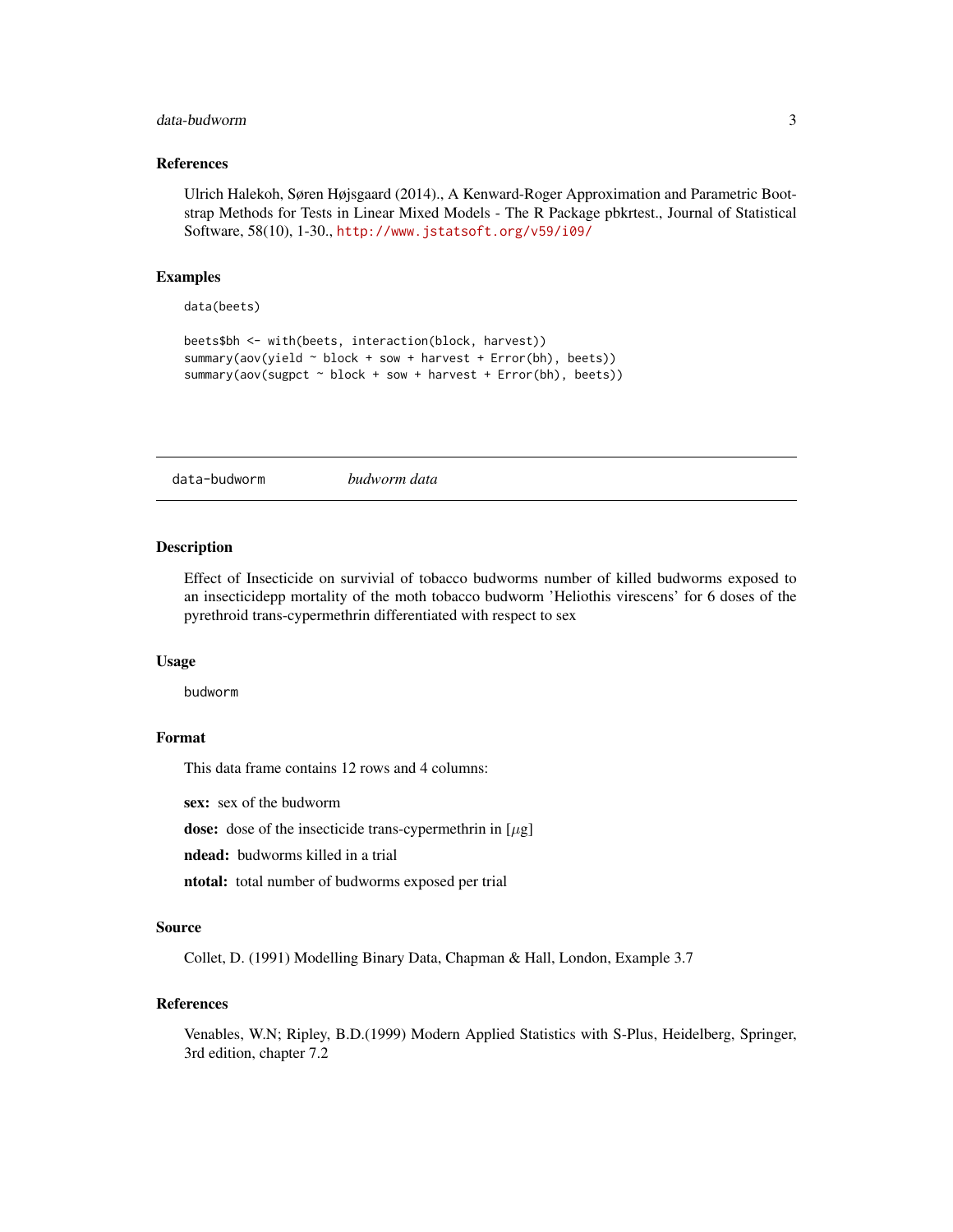#### Examples

```
data(budworm)
## function to caclulate the empirical logits
empirical.logit<- function(nevent,ntotal) {
  y \leq log((\text{never} + 0.5) / (\text{ntotal} - \text{never} + 0.5))y
}
# plot the empirical logits against log-dose
log.dose <- log(budworm$dose)
emp.logit <- empirical.logit(budworm$ndead, budworm$ntotal)
plot(log.dose, emp.logit, type='n', xlab='log-dose',ylab='emprirical logit')
title('budworm: emprirical logits of probability to die ')
male <- budworm$sex=='male'
female <- budworm$sex=='female'
lines(log.dose[male], emp.logit[male], type='b', lty=1, col=1)
lines(log.dose[female], emp.logit[female], type='b', lty=2, col=2)
legend(0.5, 2, legend=c('male', 'female'), lty=c(1,2), col=c(1,2))
## Not run:
* SAS example;
data budworm;
infile 'budworm.txt' firstobs=2;
input sex dose ndead ntotal;
run;
## End(Not run)
```
getkr *Extract (or "get") components from a* KRmodcomp *object.*

#### <span id="page-3-1"></span>Description

Extract (or "get") components from a KRmodcomp object, which is the result of the KRmodcomp function.

```
getKR(
  object,
 name = c("ndf", "ddf", "Fstat", "p.value", "F.scaling", "FstatU", "p.valueU", "aux")
)
```
<span id="page-3-0"></span>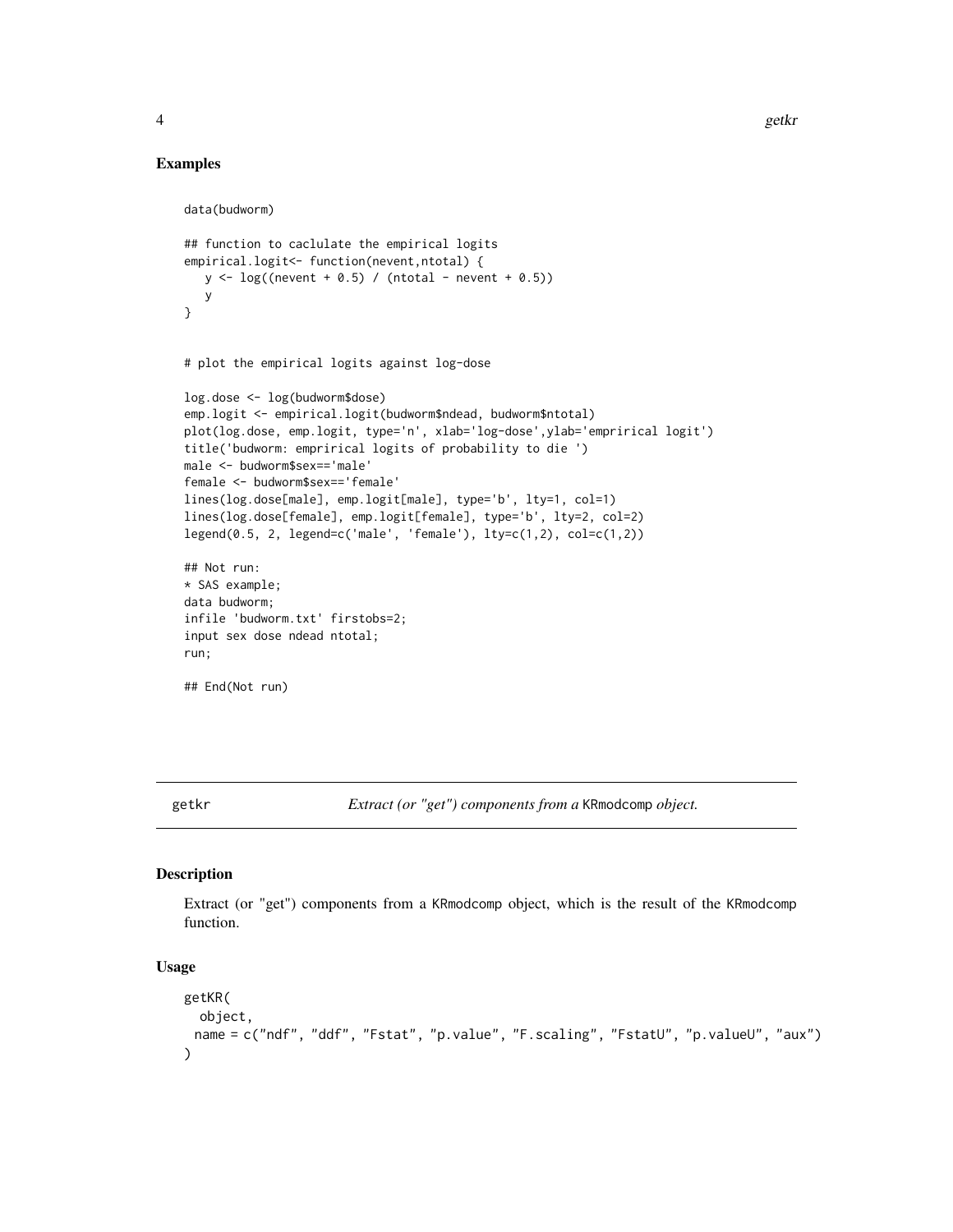# <span id="page-4-0"></span>get\_ddf\_Lb 5

#### **Arguments**

| object | A KRmodcomp object, which is the result of the KRmodcomp function            |
|--------|------------------------------------------------------------------------------|
| name   | The available slots. If name is missing or NULL then everything is returned. |

#### Author(s)

Søren Højsgaard <sorenh@math.aau.dk>

#### References

Ulrich Halekoh, Søren Højsgaard (2014)., A Kenward-Roger Approximation and Parametric Bootstrap Methods for Tests in Linear Mixed Models - The R Package pbkrtest., Journal of Statistical Software, 58(10), 1-30., <http://www.jstatsoft.org/v59/i09/>

# See Also

[KRmodcomp](#page-6-1), [PBmodcomp](#page-11-1), [vcovAdj](#page-8-1)

# Examples

```
data(beets, package='pbkrtest')
lg <- lmer(sugpct ~ block + sow + harvest + (1|block:harvest),
             data=beets, REML=FALSE)
sm <- update(lg, .~. - harvest)
modcomp <- KRmodcomp(lg, sm)
getKR(modcomp, "ddf") # get denominator degrees of freedom.
```
get\_ddf\_Lb *Adjusted denomintor degress freedom for linear estimate for linear mixed model.*

# Description

Get adjusted denomintor degress freedom for testing Lb=0 in a linear mixed model where L is a restriction matrix.

```
get_Lb_ddf(object, L)
## S3 method for class 'lmerMod'
get_Lb_ddf(object, L)
Lb_ddf(L, V0, Vadj)
```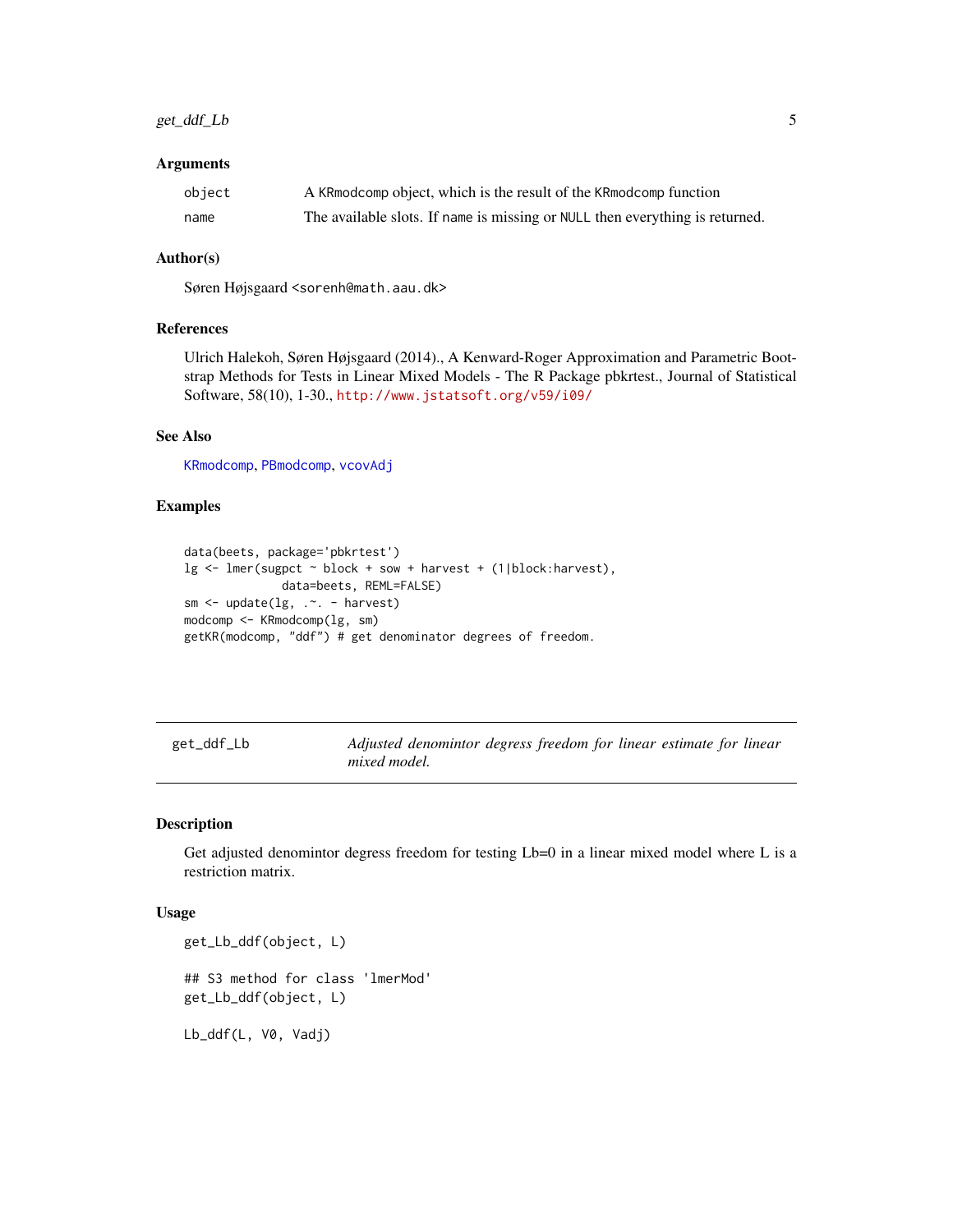```
get_ddf_Lb(object, Lcoef)
## S3 method for class 'lmerMod'
get_ddf_Lb(object, Lcoef)
ddf_Lb(VVa, Lcoef, VV0 = VVa)
```
#### Arguments

| object   | A linear mixed model object.                                                                                                                                                                |
|----------|---------------------------------------------------------------------------------------------------------------------------------------------------------------------------------------------|
| L        | A vector with the same length as fixef (object) or a matrix with the same<br>number of columns as the length of fixef(object)                                                               |
| V0. Vadi | Unadjusted and adjusted covariance matrix for the fixed effects parameters.<br>Undjusted covariance matrix is obtained with $\vee$ cov $()$ and adjusted with $\vee$ cov $\wedge$ dj $()$ . |
| Lcoef    | Linear contrast matrix                                                                                                                                                                      |
| VVa      | Adjusted covariance matrix                                                                                                                                                                  |
| VV0      | Unadjusted covariance matrix                                                                                                                                                                |
|          |                                                                                                                                                                                             |

# Value

Adjusted degrees of freedom (adjusment made by a Kenward-Roger approximation).

#### Author(s)

Søren Højsgaard, <sorenh@math.aau.dk>

# References

Ulrich Halekoh, Søren Højsgaard (2014)., A Kenward-Roger Approximation and Parametric Bootstrap Methods for Tests in Linear Mixed Models - The R Package pbkrtest., Journal of Statistical Software, 58(10), 1-30., <http://www.jstatsoft.org/v59/i09/>

#### See Also

[KRmodcomp](#page-6-1), [vcovAdj](#page-8-1), [model2restrictionMatrix](#page-10-1), [restrictionMatrix2model](#page-10-1)

# Examples

```
(fmLarge <- lmer(Reaction ~ Days + (Days|Subject), sleepstudy))
## removing Days
(fmSmall <- lmer(Reaction ~ 1 + (Days|Subject), sleepstudy))
anova(fmLarge,fmSmall)
KRmodcomp(fmLarge, fmSmall) ## 17 denominator df's
get_Lb_ddf(fmLarge, c(0,1)) ## 17 denominator df's
# Notice: The restriction matrix L corresponding to the test above
# can be found with
```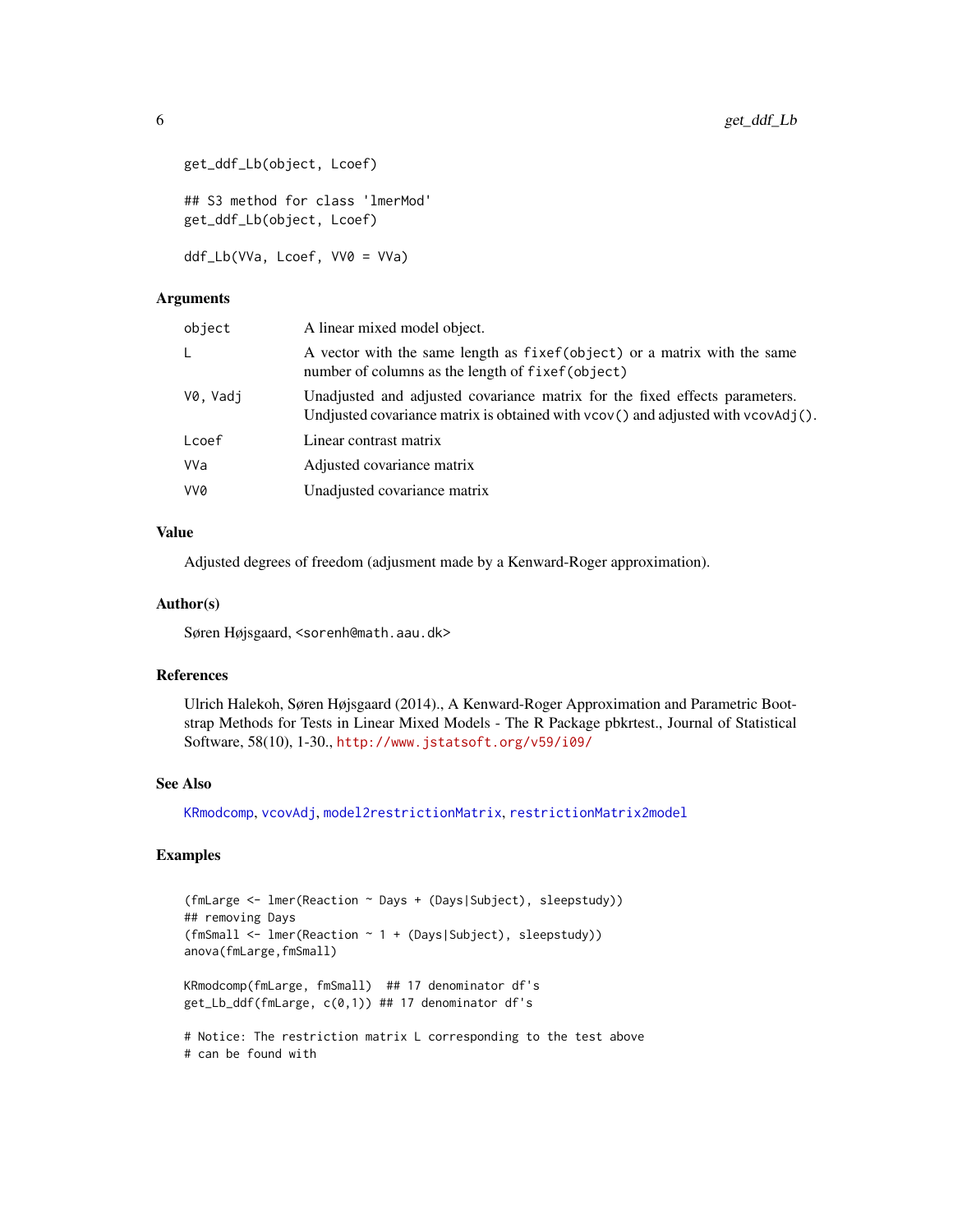#### <span id="page-6-0"></span>internal 2008 and 2008 and 2008 and 2008 and 2008 and 2008 and 2008 and 2008 and 2008 and 2008 and 2008 and 20

```
L <- model2restrictionMatrix(fmLarge, fmSmall)
L
```
# internal *Internal functions for the pbkrtest package*

# Description

These functions are not intended to be called directly.

| internal-pbkrtest  | pbkrtest internal |  |
|--------------------|-------------------|--|
| <b>Description</b> |                   |  |

pbkrtest internal

| kr-modcomp | F-test and degrees of freedom based on Kenward-Roger approxima- |
|------------|-----------------------------------------------------------------|
|            | tion                                                            |

# <span id="page-6-1"></span>Description

An approximate F-test based on the Kenward-Roger approach.

#### Usage

```
KRmodcomp(largeModel, smallModel, betaH = 0, details = 0)
## S3 method for class 'lmerMod'
KRmodcomp(largeModel, smallModel, betaH = 0, details = 0)
## S3 method for class 'mer'
KRmodcomp(largeModel, smallModel, betaH = 0, details = 0)
```
# Arguments

| largeModel | An 1mer model                                                                                                                           |
|------------|-----------------------------------------------------------------------------------------------------------------------------------------|
| smallModel | An liner model or a restriction matrix                                                                                                  |
| betaH      | A number or a vector of the beta of the hypothesis, e.g. L beta=L betaH. betaH=0<br>if model Small is a model not a restriction matrix. |
| details    | If larger than 0 some timing details are printed.                                                                                       |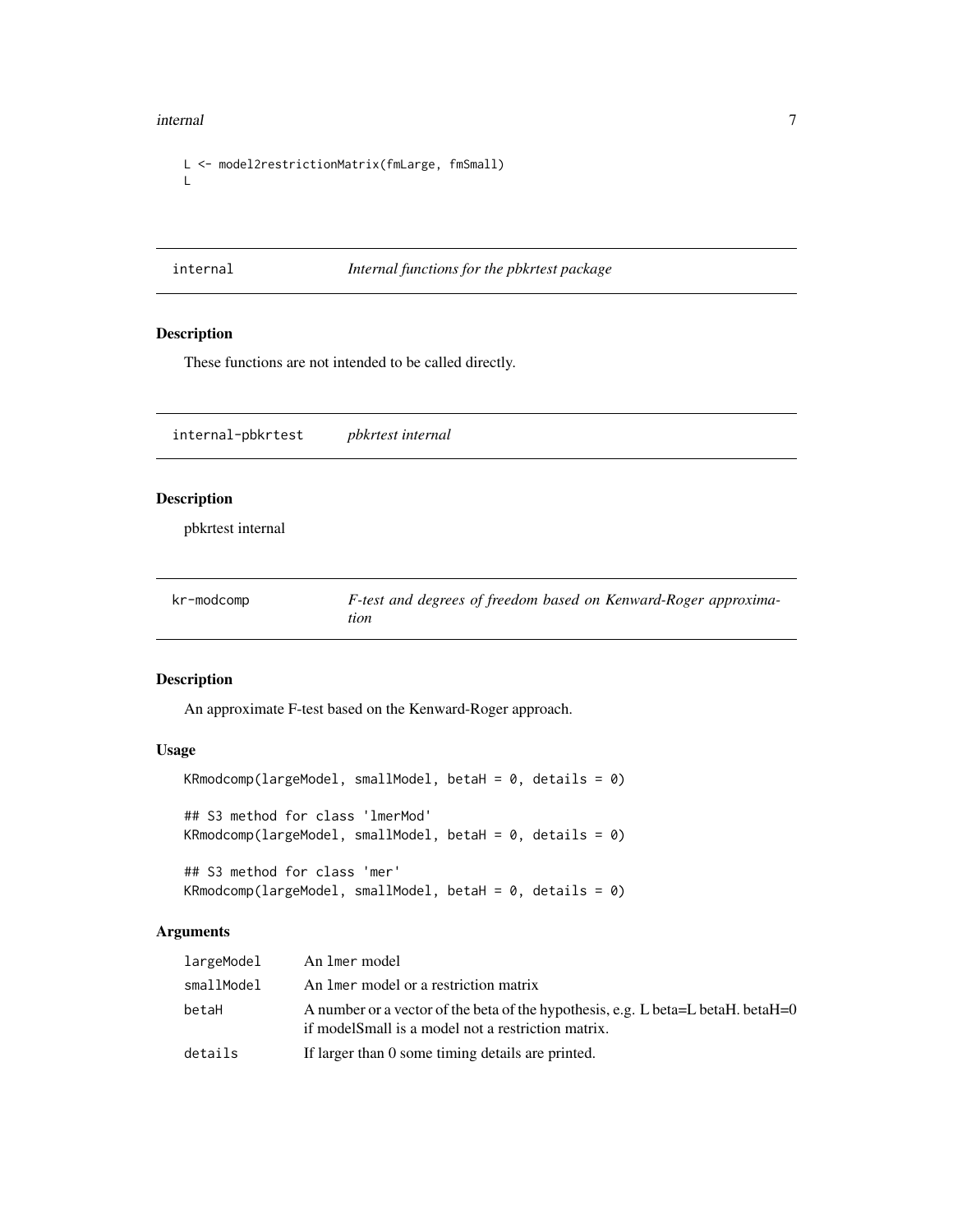#### Details

The model object must be fitted with restricted maximum likelihood (i.e. with REML=TRUE). If the object is fitted with maximum likelihood (i.e. with REML=FALSE) then the model is refitted with REML=TRUE before the p-values are calculated. Put differently, the user needs not worry about this issue.

An F test is calculated according to the approach of Kenward and Roger (1997). The function works for linear mixed models fitted with the lmer function of the lme4 package. Only models where the covariance structure is a sum of known matrices can be compared.

The largeModel may be a model fitted with lmer either using REML=TRUE or REML=FALSE. The smallModel can be a model fitted with lmer. It must have the same covariance structure as largeModel. Furthermore, its linear space of expectation must be a subspace of the space for largeModel. The model smallModel can also be a restriction matrix L specifying the hypothesis  $L\beta = L\beta_H$ , where L is a  $k \times p$  matrix and  $\beta$  is a p column vector the same length as fixef(largeModel).

The  $\beta_H$  is a p column vector.

Notice: if you want to test a hypothesis  $L\beta = c$  with a k vector c, a suitable  $\beta_H$  is obtained via  $\beta_H = Lc$  where  $L_n$  is a g-inverse of L.

Notice: It cannot be guaranteed that the results agree with other implementations of the Kenward-Roger approach!

#### **Note**

This functionality is not thoroughly tested and should be used with care. Please do report bugs etc.

### Author(s)

Ulrich Halekoh <uhalekoh@health.sdu.dk>, Søren Højsgaard <sorenh@math.aau.dk>

#### References

Ulrich Halekoh, Søren Højsgaard (2014)., A Kenward-Roger Approximation and Parametric Bootstrap Methods for Tests in Linear Mixed Models - The R Package pbkrtest., Journal of Statistical Software, 58(10), 1-30., <http://www.jstatsoft.org/v59/i09/>

Kenward, M. G. and Roger, J. H. (1997), *Small Sample Inference for Fixed Effects from Restricted Maximum Likelihood*, Biometrics 53: 983-997.

# See Also

[getKR](#page-3-1), [lmer](#page-0-0), [vcovAdj](#page-8-1), [PBmodcomp](#page-11-1)

#### Examples

```
(fmLarge <- lmer(Reaction ~ Days + (Days|Subject), sleepstudy))
## removing Days
(fmSmall <- lmer(Reaction ~ 1 + (Days|Subject), sleepstudy))
anova(fmLarge,fmSmall)
KRmodcomp(fmLarge,fmSmall)
```
<span id="page-7-0"></span>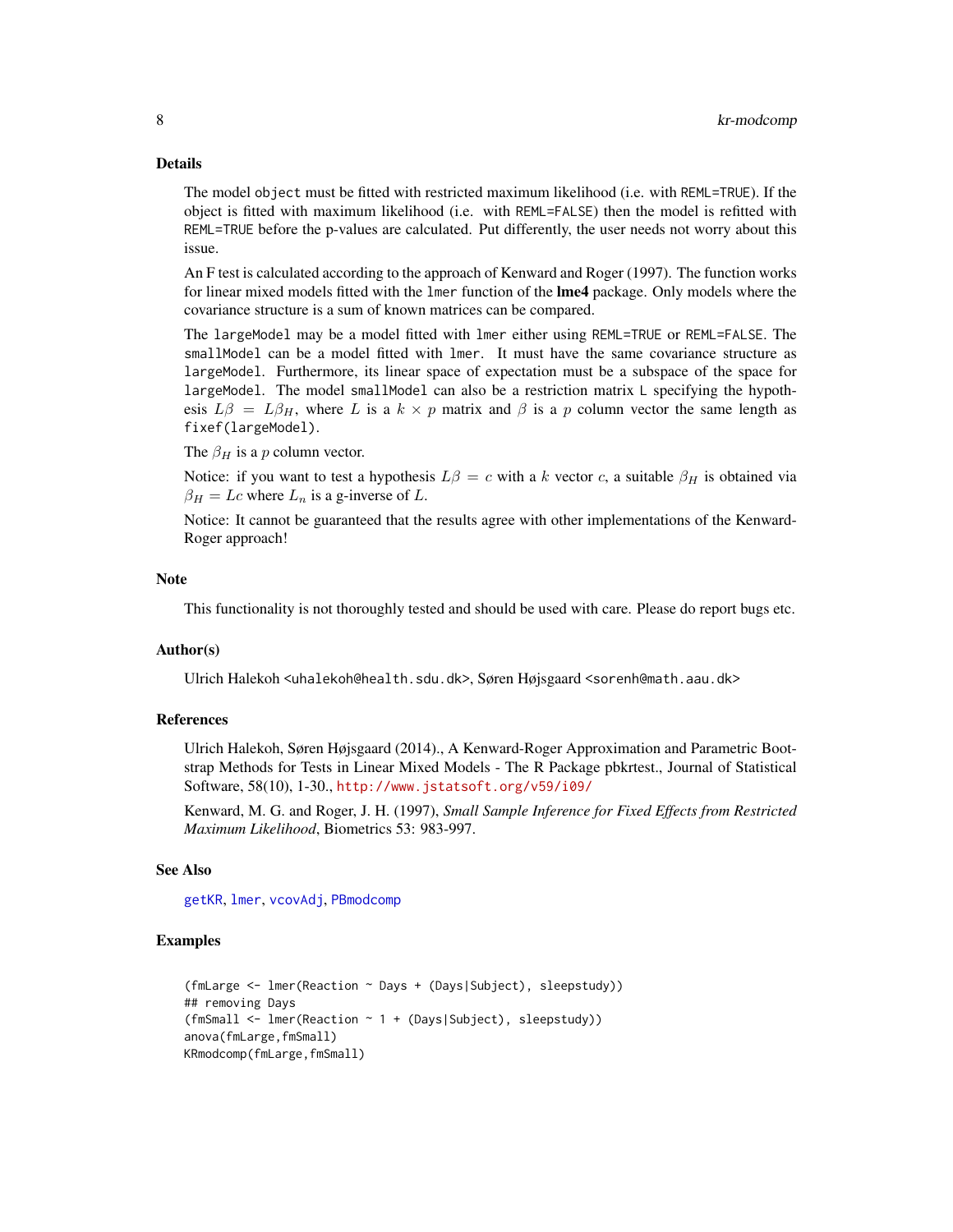#### <span id="page-8-0"></span>kr-vcov 9

```
## The same test using a restriction matrix
L \leftarrow \text{cbind}(\emptyset, 1)KRmodcomp(fmLarge, L)
## Same example, but with independent intercept and slope effects:
m.large <- lmer(Reaction ~ Days + (1|Subject) + (0+Days|Subject), data = sleepstudy)
m.small <- lmer(Reaction ~ 1 + (1|Subject) + (0+Days|Subject), data = sleepstudy)
anova(m.large, m.small)
KRmodcomp(m.large, m.small)
```

| kr-vcov | Ajusted covariance matrix for linear mixed models according to Ken- |
|---------|---------------------------------------------------------------------|
|         | ward and Roger                                                      |

#### <span id="page-8-1"></span>Description

Kenward and Roger (1997) describbe an improved small sample approximation to the covariance matrix estimate of the fixed parameters in a linear mixed model.

#### Usage

```
vcovAdj(object, details = 0)
## S3 method for class 'lmerMod'
vcovAdj(object, details = 0)
## S3 method for class 'mer'
vcovAdj(object, details = 0)
```
#### Arguments

| object  | An 1mer model                                     |
|---------|---------------------------------------------------|
| details | If larger than 0 some timing details are printed. |

# Value

| phiA   | the estimated covariance matrix, this has attributed P, a list of matrices used  |
|--------|----------------------------------------------------------------------------------|
|        | in KR_adjust and the estimated matrix W of the variances of the covariance       |
|        | parameters of the random effetcs                                                 |
| SigmaG | list: Sigma: the covariance matrix of Y; G: the G matrices that sum up to Sigma; |
|        | n.ggamma: the number (called M in the article) of G matrices)                    |

#### Note

If  $SN\$  is the number of observations, then the vcovAdj() function involves inversion of an  $SN \times$ N\$ matrix, so the computations can be relatively slow.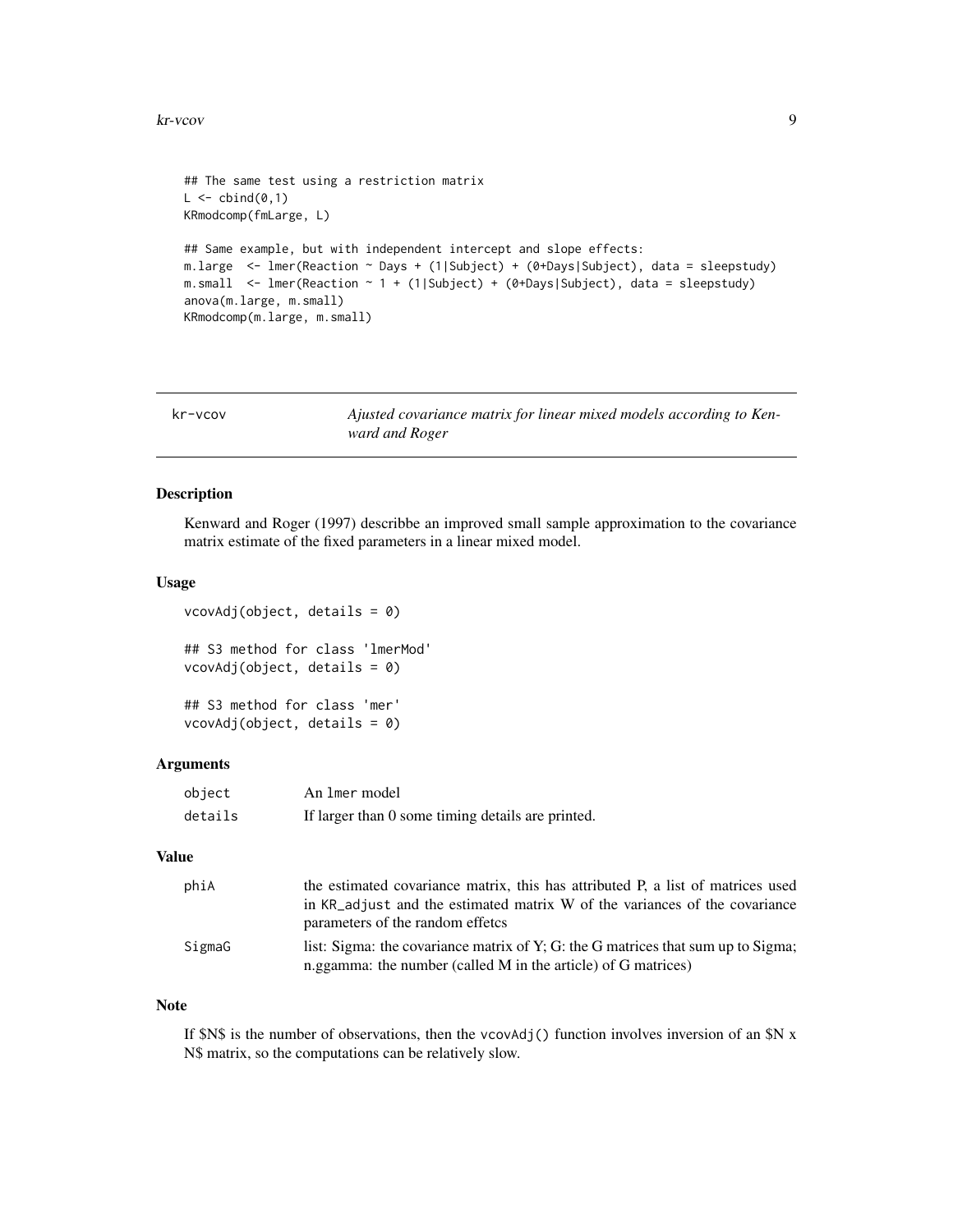#### <span id="page-9-0"></span>Author(s)

Ulrich Halekoh <uhalekoh@health.sdu.dk>, Søren Højsgaard <sorenh@math.aau.dk>

#### References

Ulrich Halekoh, Søren Højsgaard (2014)., A Kenward-Roger Approximation and Parametric Bootstrap Methods for Tests in Linear Mixed Models - The R Package pbkrtest., Journal of Statistical Software, 58(10), 1-30., <http://www.jstatsoft.org/v59/i09/>

Kenward, M. G. and Roger, J. H. (1997), *Small Sample Inference for Fixed Effects from Restricted Maximum Likelihood*, Biometrics 53: 983-997.

# See Also

[getKR](#page-3-1), [KRmodcomp](#page-6-1), [lmer](#page-0-0), [PBmodcomp](#page-11-1), [vcovAdj](#page-8-1)

#### Examples

## End(Not run)

```
fm1 <- lmer(Reaction ~ Days + (Days|Subject), sleepstudy)
class(fm1)
## Here the adjusted and unadjusted covariance matrices are identical,
## but that is not generally the case:
v1 <- vcov(fm1)v2 <- vcovAdj(fm1, details=0)
v2 / v1
## For comparison, an alternative estimate of the variance-covariance
## matrix is based on parametric bootstrap (and this is easily
## parallelized):
## Not run:
nsim <- 100
sim <- simulate(fm.ml, nsim)
B <- lapply(sim, function(newy) try(fixef(refit(fm.ml, newresp=newy))))
B <- do.call(rbind, B)
v3 <- cov.wt(B)$cov
v2/v1
v3/v1
```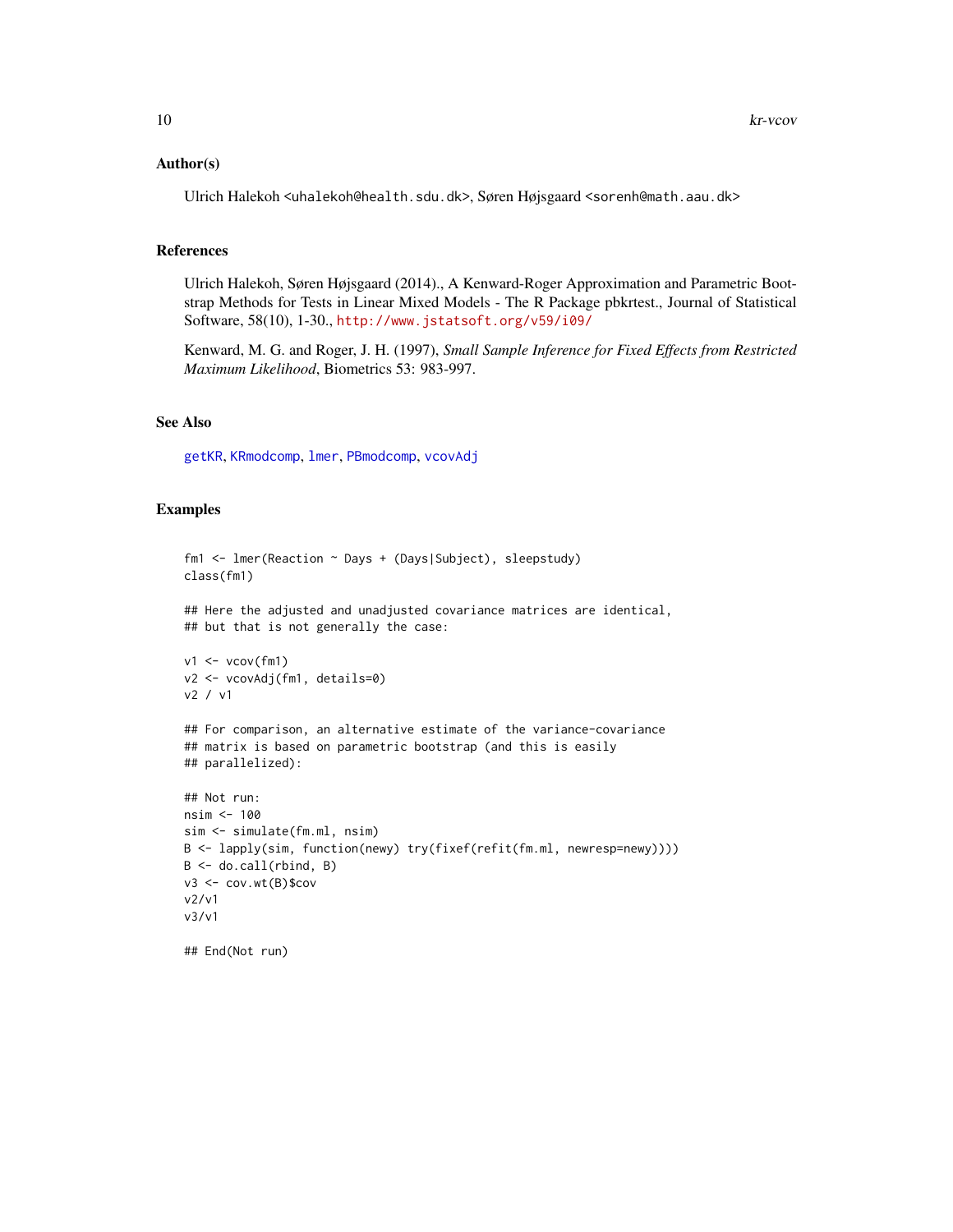<span id="page-10-0"></span>

# <span id="page-10-1"></span>Description

Testing a small model under a large model corresponds imposing restrictions on the model matrix of the larger model and these restrictions come in the form of a restriction matrix. These functions converts a model to a restriction matrix and vice versa.

# Usage

```
model2restrictionMatrix(largeModel, smallModel)
restrictionMatrix2model(largeModel, LL)
```
# Arguments

| largeModel, smallModel |                                                                                                                                             |
|------------------------|---------------------------------------------------------------------------------------------------------------------------------------------|
|                        | Model objects of the same "type". Possible types are linear mixed effects models<br>and linear models (including generalized linear models) |
| $\perp$                | A restriction matrix.                                                                                                                       |

# Value

model2restrictionMatrix: A restriction matrix. restrictionMatrix2model: A model object.

#### Note

That these functions are visible is a recent addition; minor changes may occur.

#### Author(s)

Ulrich Halekoh <uhalekoh@health.sdu.dk>, Søren Højsgaard <sorenh@math.aau.dk>

#### References

Ulrich Halekoh, Søren Højsgaard (2014)., A Kenward-Roger Approximation and Parametric Bootstrap Methods for Tests in Linear Mixed Models - The R Package pbkrtest., Journal of Statistical Software, 58(10), 1-30., <http://www.jstatsoft.org/v59/i09/>

# See Also

[PBmodcomp](#page-11-1), [PBrefdist](#page-15-1), [KRmodcomp](#page-6-1)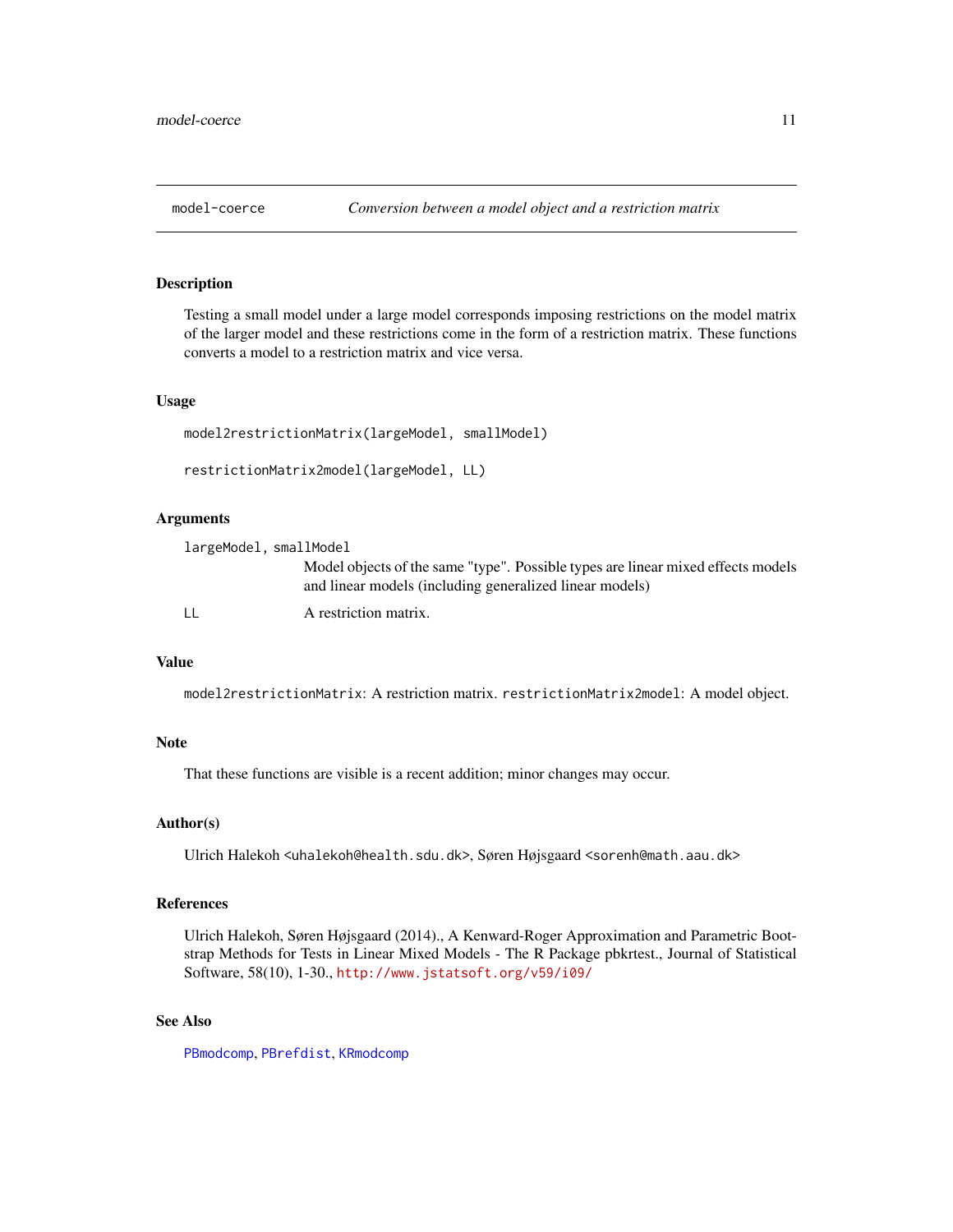### Examples

```
library(pbkrtest)
data("beets", package = "pbkrtest")
sug <- lm(sugpct ~ block + sow + harvest, data=beets)
sug.h <- update(sug, .~. - harvest)
sug.s <- update(sug, .~. - sow)
## Construct restriction matrices from models
L.h <- model2restrictionMatrix(sug, sug.h); L.h
L.s <- model2restrictionMatrix(sug, sug.s); L.s
## Construct submodels from restriction matrices
mod.h <- restrictionMatrix2model(sug, L.h); mod.h
mod.s <- restrictionMatrix2model(sug, L.s); mod.s
## The models have the same fitted values
plot(fitted(mod.h), fitted(sug.h))
plot(fitted(mod.s), fitted(sug.s))
## and the same log likelihood
logLik(mod.h)
logLik(sug.h)
logLik(mod.s)
logLik(sug.s)
```
pb-modcomp *Model comparison using parametric bootstrap methods.*

# <span id="page-11-1"></span>Description

Model comparison of nested models using parametric bootstrap methods. Implemented for some commonly applied model types.

```
seqPBmodcomp(largeModel, smallModel, h = 20, nsim = 1000, cl = 1)
```

```
PBmodcomp(
```

```
largeModel,
  smallModel,
 nsim = 1000,
 ref = NULL,seed = NULL,
 cl = NULL.
 details = 0)
## S3 method for class 'merMod'
```
<span id="page-11-0"></span>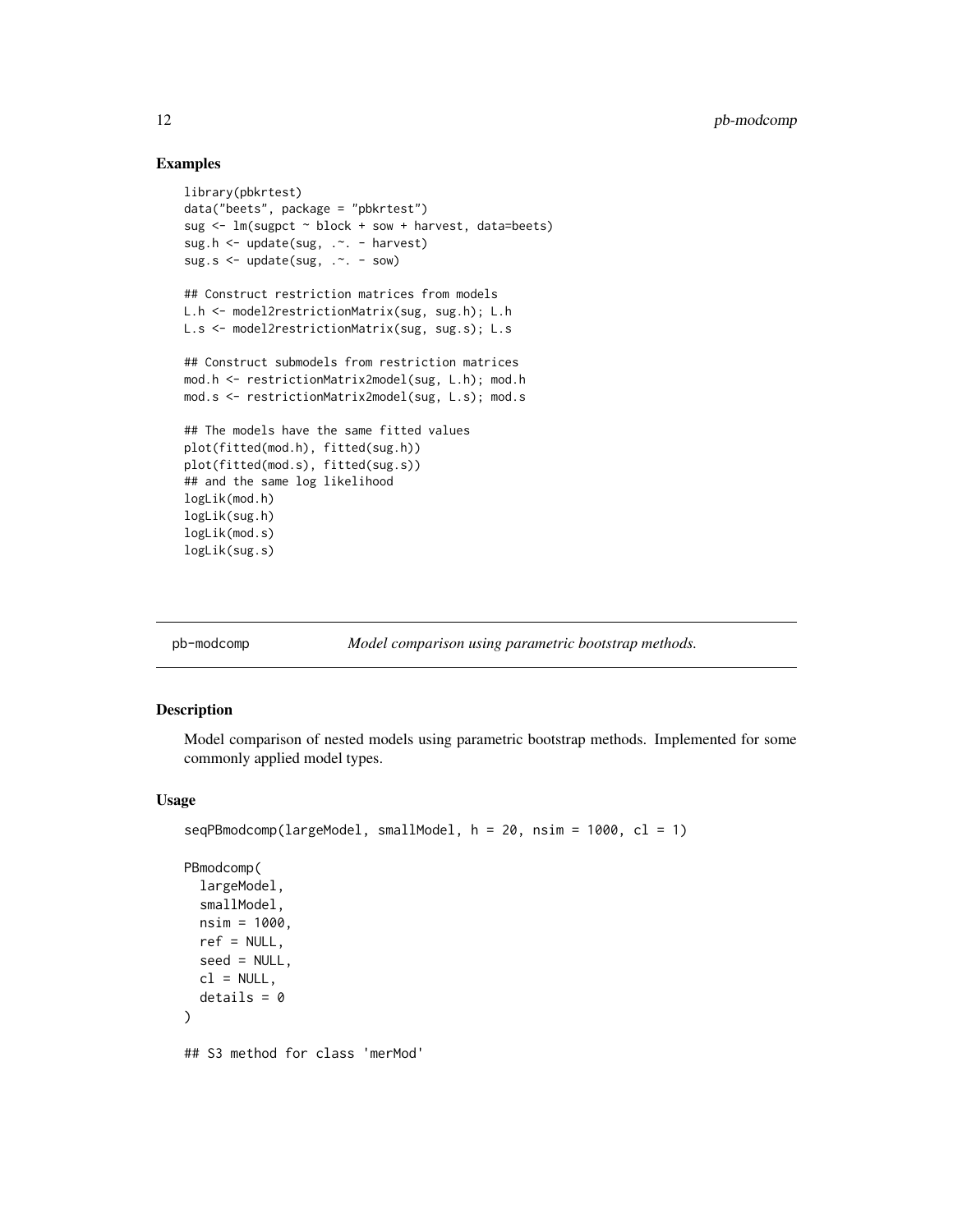# pb-modcomp 13

```
PBmodcomp(
  largeModel,
  smallModel,
 nsim = 1000,
  ref = NULL,seed = NULL,
  cl = NULL,details = 0)
## S3 method for class 'lm'
PBmodcomp(
  largeModel,
  smallModel,
 nsim = 1000,
  ref = NULL,seed = NULL,
 cl = NULL,details = 0
```

```
)
```
# Arguments

| largeModel | A model object. Can be a linear mixed effects model or generalized linear mixed<br>effects model (as fitted with lmer () and glmer () function in the lme4 package)<br>or a linear normal model or a generalized linear model. The largeModel must<br>be larger than smallModel (see below). |
|------------|----------------------------------------------------------------------------------------------------------------------------------------------------------------------------------------------------------------------------------------------------------------------------------------------|
| smallModel | A model of the same type as large Model or a restriction matrix.                                                                                                                                                                                                                             |
| h          | For sequential computing for bootstrap p-values: The number of extreme cases<br>needed to generate before the sampling proces stops.                                                                                                                                                         |
| nsim       | The number of simulations to form the reference distribution.                                                                                                                                                                                                                                |
| cl         | A vector identifying a cluster; used for calculating the reference distribution<br>using several cores. See examples below.                                                                                                                                                                  |
| ref        | Vector containing samples from the reference distribution. If NULL, this vector<br>will be generated using PBrefdist().                                                                                                                                                                      |
| seed       | A seed that will be passed to the simulation of new datasets.                                                                                                                                                                                                                                |
| details    | The amount of output produced. Mainly relevant for debugging purposes.                                                                                                                                                                                                                       |

# Details

The model object must be fitted with maximum likelihood (i.e. with REML=FALSE). If the object is fitted with restricted maximum likelihood (i.e. with REML=TRUE) then the model is refitted with REML=FALSE before the p-values are calculated. Put differently, the user needs not worry about this issue.

Under the fitted hypothesis (i.e. under the fitted small model) nsim samples of the likelihood ratio test statistic (LRT) are generetated.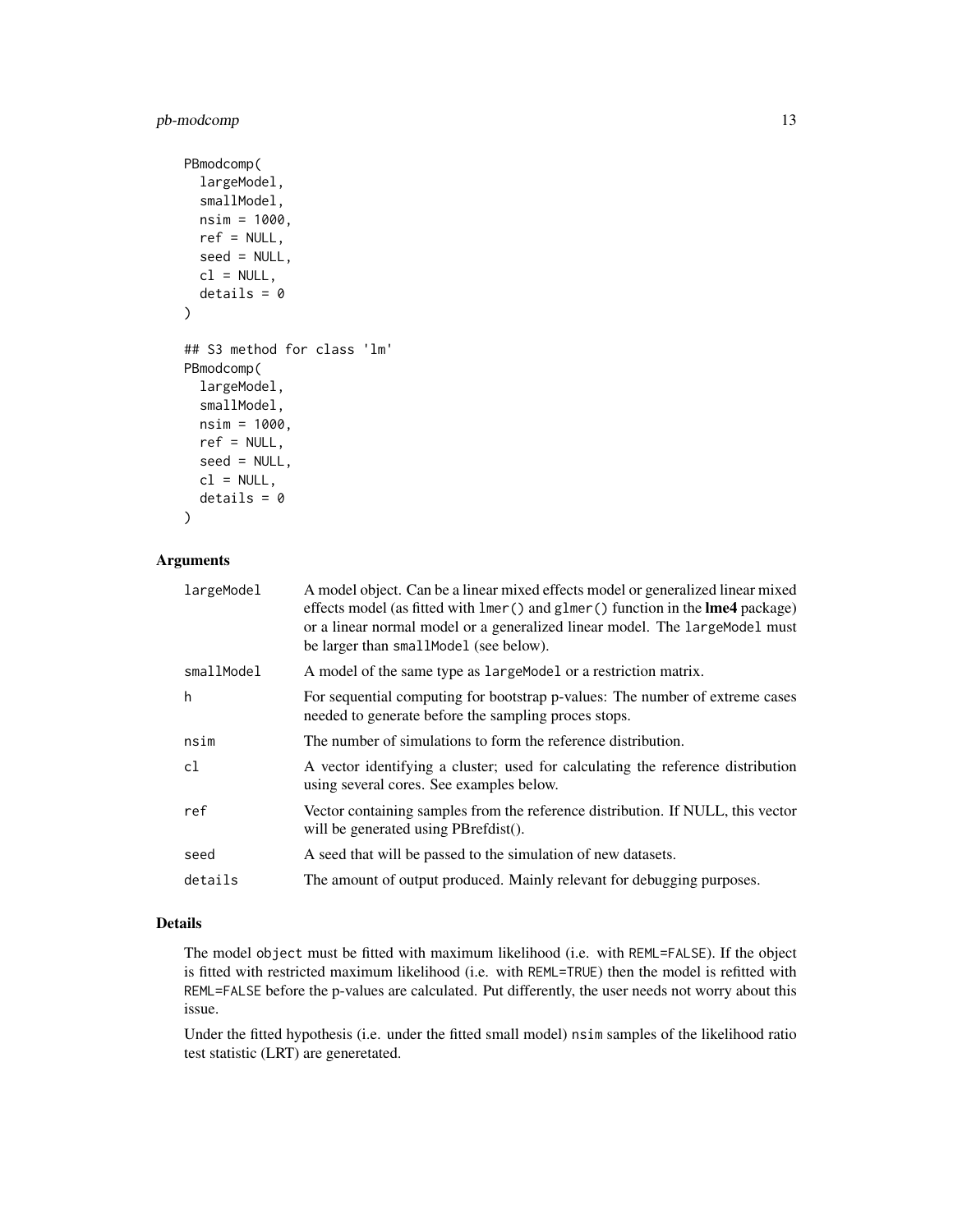<span id="page-13-0"></span>Then p-values are calculated as follows:

LRT: Assuming that LRT has a chi-square distribution.

PBtest: The fraction of simulated LRT-values that are larger or equal to the observed LRT value.

Bartlett: A Bartlett correction is of LRT is calculated from the mean of the simulated LRT-values

Gamma: The reference distribution of LRT is assumed to be a gamma distribution with mean and variance determined as the sample mean and sample variance of the simulated LRT-values.

F: The LRT divided by the number of degrees of freedom is assumed to be F-distributed, where the denominator degrees of freedom are determined by matching the first moment of the reference distribution.

## **Note**

It can happen that some values of the LRT statistic in the reference distribution are negative. When this happens one will see that the number of used samples (those where the LRT is positive) are reported (this number is smaller than the requested number of samples).

In theory one can not have a negative value of the LRT statistic but in practice on can: We speculate that the reason is as follows: We simulate data under the small model and fit both the small and the large model to the simulated data. Therefore the large model represents - by definition - an overfit; the model has superfluous parameters in it. Therefore the fit of the two models will for some simulated datasets be very similar resulting in similar values of the log-likelihood. There is no guarantee that the the log-likelihood for the large model in practice always will be larger than for the small (convergence problems and other numerical issues can play a role here).

To look further into the problem, one can use the PBrefdist() function for simulating the reference distribution (this reference distribution can be provided as input to PBmodcomp()). Inspection sometimes reveals that while many values are negative, they are numerically very small. In this case one may try to replace the negative values by a small positive value and then invoke PBmodcomp() to get some idea about how strong influence there is on the resulting p-values. (The p-values get smaller this way compared to the case when only the originally positive values are used).

#### Author(s)

Søren Højsgaard <sorenh@math.aau.dk>

#### References

Ulrich Halekoh, Søren Højsgaard (2014)., A Kenward-Roger Approximation and Parametric Bootstrap Methods for Tests in Linear Mixed Models - The R Package pbkrtest., Journal of Statistical Software, 58(10), 1-30., <http://www.jstatsoft.org/v59/i09/>

## See Also

[KRmodcomp](#page-6-1), [PBrefdist](#page-15-1)

# Examples

data(beets, package="pbkrtest") head(beets)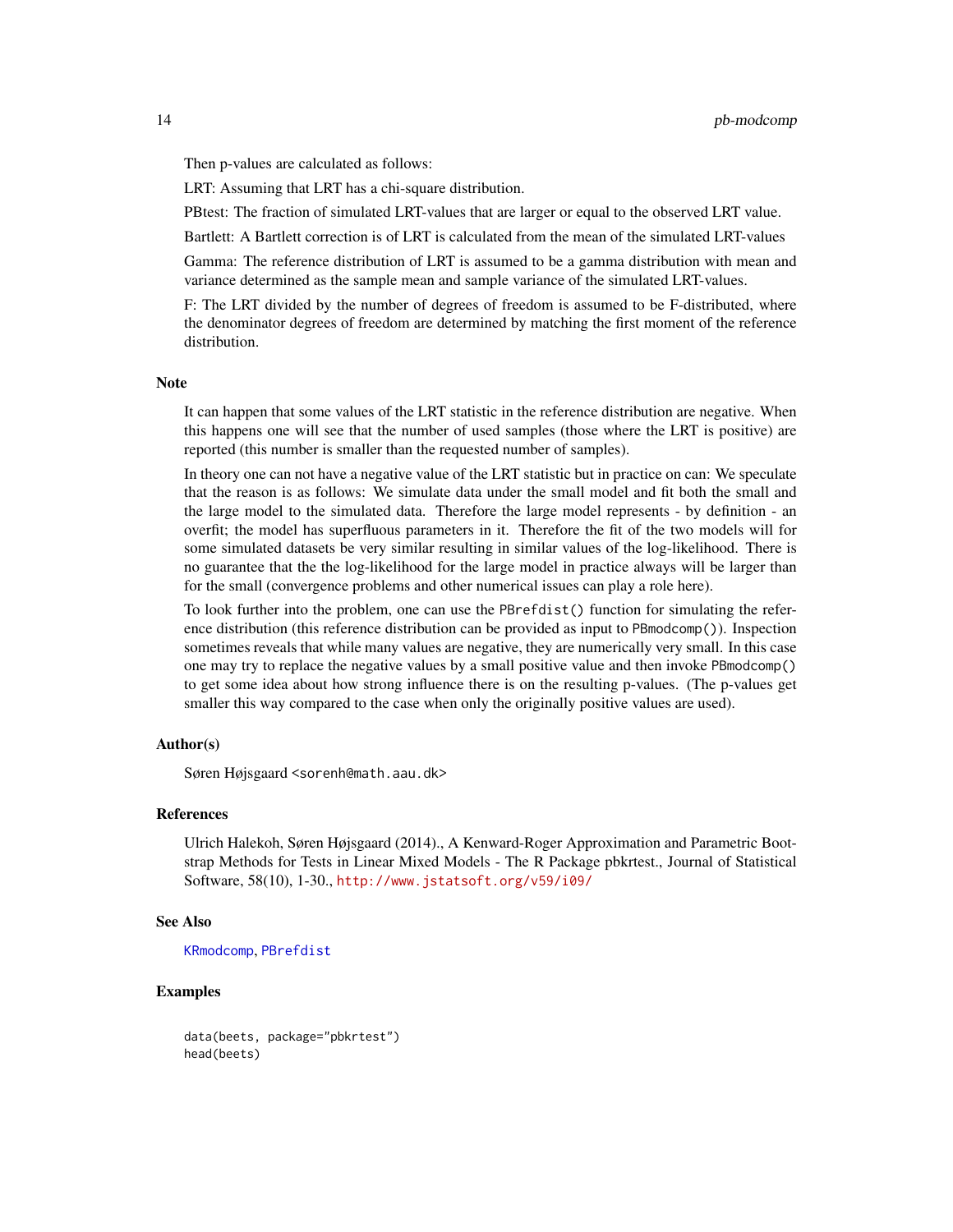```
## Linear mixed effects model:
sug <- lmer(sugpct ~ block + sow + harvest + (1|block:harvest),
              data=beets, REML=FALSE)
sug.h <- update(sug, .~. -harvest)
sug.s <- update(sug, .~. -sow)
anova(sug, sug.h)
PBmodcomp(sug, sug.h, nsim=50, cl=1)
anova(sug, sug.h)
PBmodcomp(sug, sug.s, nsim=50, cl=1)
## Linear normal model:
sug \leq lm(sugpct \sim block + sow + harvest, data=beets)
sug.h <- update(sug, .~. -harvest)
sug.s <- update(sug, .~. -sow)
anova(sug, sug.h)
PBmodcomp(sug, sug.h, nsim=50, cl=1)
anova(sug, sug.s)
PBmodcomp(sug, sug.s, nsim=50, cl=1)
## Generalized linear model
counts <- c(18,17,15,20,10,20,25,13,12)
outcome \leq gl(3,1,9)
treatment \leq gl(3,3)
d.AD <- data.frame(treatment, outcome, counts)
head(d.AD)
glm.D93 \leq glm(counts \sim outcome + treatment, family = poisson())
glm.D93.o <- update(glm.D93, .~. -outcome)
glm.D93.t <- update(glm.D93, .~. -treatment)
anova(glm.D93, glm.D93.o, test="Chisq")
PBmodcomp(glm.D93, glm.D93.o, nsim=50, cl=1)
anova(glm.D93, glm.D93.t, test="Chisq")
PBmodcomp(glm.D93, glm.D93.t, nsim=50, cl=1)
## Generalized linear mixed model (it takes a while to fit these)
## Not run:
(gm1 <- glmer(cbind(incidence, size - incidence) ~ period + (1 | herd),
              data = cbpp, family = binomial)(gm2 <- update(gm1, .~.-period))
anova(gm1, gm2)
PBmodcomp(gm1, gm2, cl=2)
## End(Not run)
## Not run:
(fmLarge <- lmer(Reaction ~ Days + (Days|Subject), sleepstudy))
## removing Days
(fmSmall <- lmer(Reaction ~ 1 + (Days|Subject), sleepstudy))
anova(fmLarge, fmSmall)
```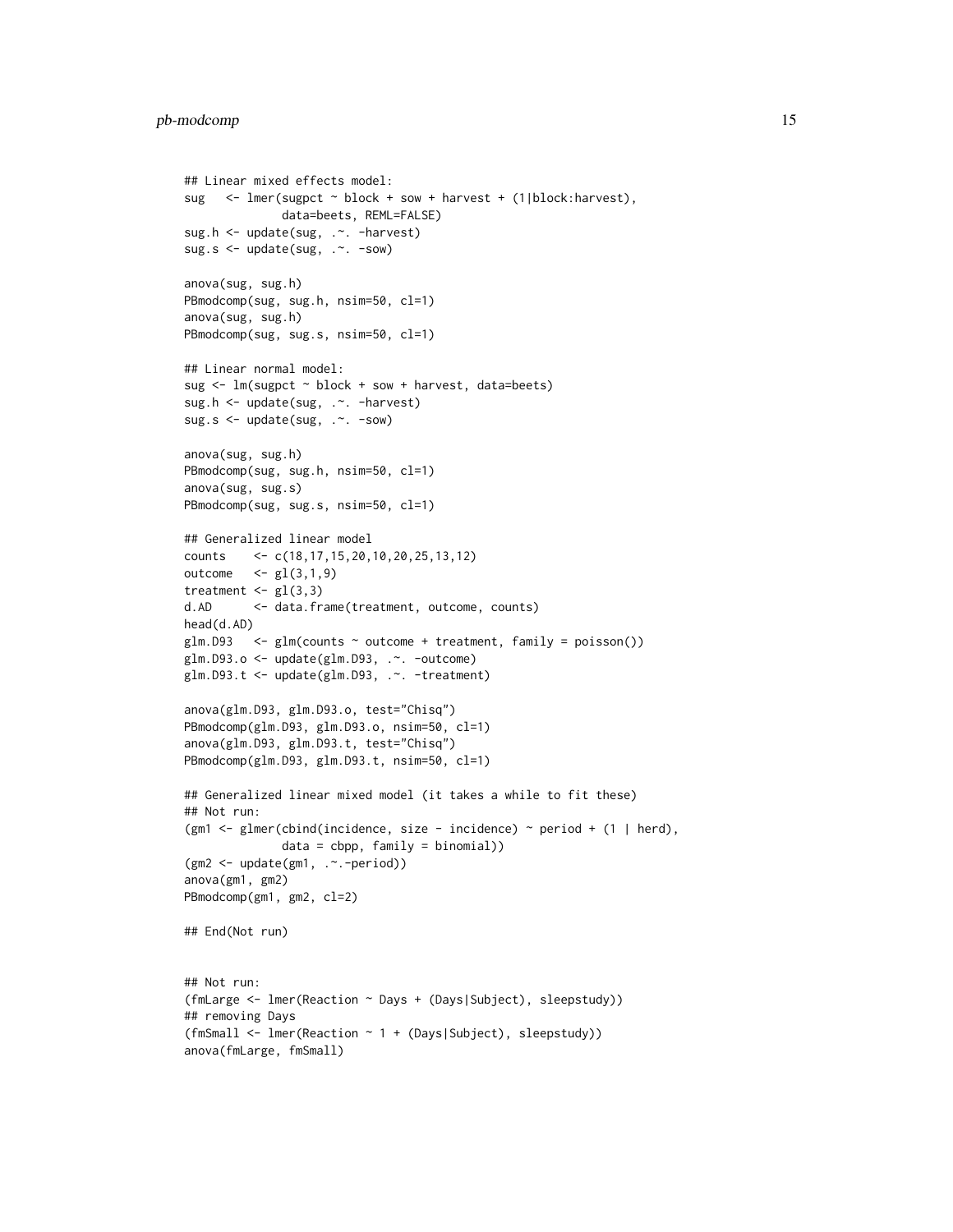```
PBmodcomp(fmLarge, fmSmall, cl=1)
## The same test using a restriction matrix
L \leftarrow \text{cbind}(0,1)PBmodcomp(fmLarge, L, cl=1)
## Vanilla
PBmodcomp(beet0, beet_no.harv, nsim=1000, cl=1)
## Simulate reference distribution separately:
refdist <- PBrefdist(beet0, beet_no.harv, nsim=1000)
PBmodcomp(beet0, beet_no.harv, ref=refdist, cl=1)
## Do computations with multiple processors:
## Number of cores:
(nc <- detectCores())
## Create clusters
cl <- makeCluster(rep("localhost", nc))
## Then do:
PBmodcomp(beet0, beet_no.harv, cl=cl)
## Or in two steps:
refdist <- PBrefdist(beet0, beet_no.harv, nsim=1000, cl=cl)
PBmodcomp(beet0, beet_no.harv, ref=refdist)
## It is recommended to stop the clusters before quitting R:
stopCluster(cl)
## End(Not run)
```
pb-refdist *Calculate reference distribution using parametric bootstrap*

#### <span id="page-15-1"></span>Description

Calculate reference distribution of likelihood ratio statistic in mixed effects models using parametric bootstrap

```
PBrefdist(
  largeModel,
  smallModel,
 nsim = 1000,
  seed = NULL,
  cl = NULL,details = 0
```
<span id="page-15-0"></span>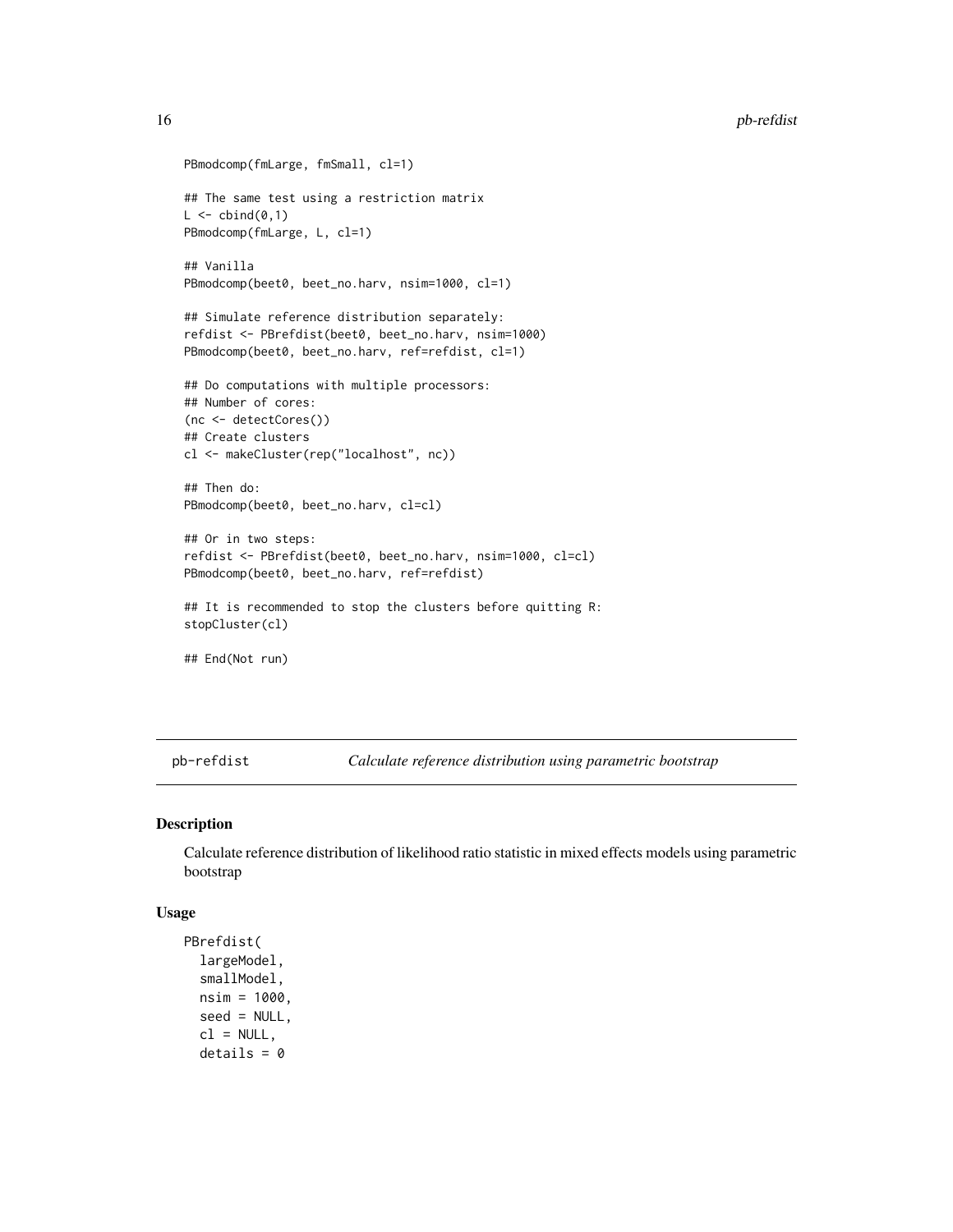pb-refdist the state of the state of the state of the state of the state of the state of the state of the state of the state of the state of the state of the state of the state of the state of the state of the state of the

```
)
## S3 method for class 'lm'
PBrefdist(
  largeModel,
  smallModel,
  nsim = 1000,
  seed = NULL,
  cl = NULL,details = 0\lambda## S3 method for class 'merMod'
PBrefdist(
  largeModel,
  smallModel,
  nsim = 1000,
  seed = NULL,
 cl = NULL,details = 0)
```
# Arguments

| largeModel | A linear mixed effects model as fitted with the lmer() function in the lme4<br>package. This model muse be larger than small Model (see below).  |
|------------|--------------------------------------------------------------------------------------------------------------------------------------------------|
| smallModel | A linear mixed effects model as fitted with the lmer() function in the lme4<br>package. This model muse be smaller than large Model (see above). |
| nsim       | The number of simulations to form the reference distribution.                                                                                    |
| seed       | Seed for the random number generation.                                                                                                           |
| c1         | Used for controlling parallel computations. See sections 'details' and 'exam-<br>ples' below.                                                    |
| details    | The amount of output produced. Mainly relevant for debugging purposes.                                                                           |

#### Details

The model object must be fitted with maximum likelihood (i.e. with REML=FALSE). If the object is fitted with restricted maximum likelihood (i.e. with REML=TRUE) then the model is refitted with REML=FALSE before the p-values are calculated. Put differently, the user needs not worry about this issue.

The argument 'cl' (originally short for 'cluster') is used for controlling parallel computations. 'cl' can be NULL (default), positive integer or a list of clusters.

Special care must be taken on Windows platforms (described below) but the general picture is this:

The recommended way of controlling cl is to specify the component pbcl in options() with e.g. options("pbcl"=4).

If cl is NULL, the function will look at if the pbcl has been set in the options list with getOption("pbcl") If cl=N then N cores will be used in the computations. If cl is NULL then the function will look for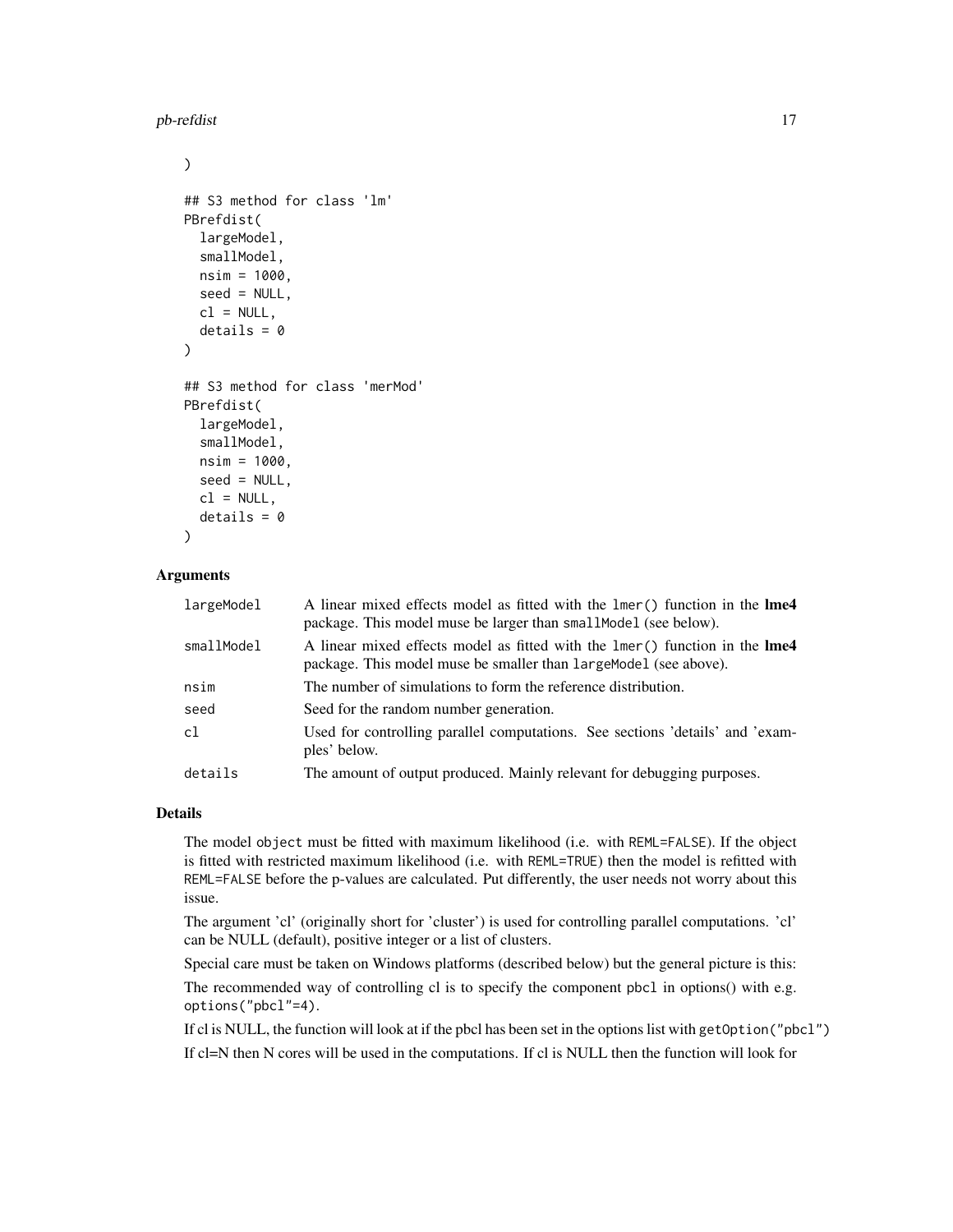#### <span id="page-17-0"></span>Value

A numeric vector

#### Author(s)

Søren Højsgaard <sorenh@math.aau.dk>

#### References

Ulrich Halekoh, Søren Højsgaard (2014)., A Kenward-Roger Approximation and Parametric Bootstrap Methods for Tests in Linear Mixed Models - The R Package pbkrtest., Journal of Statistical Software, 58(10), 1-30., <http://www.jstatsoft.org/v59/i09/>

#### See Also

[PBmodcomp](#page-11-1), [KRmodcomp](#page-6-1)

#### Examples

```
data(beets)
head(beets)
beet0 <- lmer(sugpct ~ block + sow + harvest + (1|block:harvest), data=beets, REML=FALSE)
beet_no.harv <- update(beet0, . ~ . -harvest)
rd <- PBrefdist(beet0, beet_no.harv, nsim=20, cl=1)
rd
## Not run:
## Note: Many more simulations must be made in practice.
# Computations can be made in parallel using several processors:
# 1: On OSs that fork processes (that is, not on windows):
# --------------------------------------------------------
if (Sys.info()["sysname"] != "Windows"){
  N <- 2 ## Or N <- parallel::detectCores()
# N cores used in all calls to function in a session
  options("mc.cores"=N)
  rd <- PBrefdist(beet0, beet_no.harv, nsim=20)
# N cores used just in one specific call (when cl is set,
# options("mc.cores") is ignored):
  rd <- PBrefdist(beet0, beet_no.harv, nsim=20, cl=N)
}
# In fact, on Windows, the approach above also work but only when setting the
# number of cores to 1 (so there is to parallel computing)
# In all calls:
# options("mc.cores"=1)
# rd <- PBrefdist(beet0, beet_no.harv, nsim=20)
```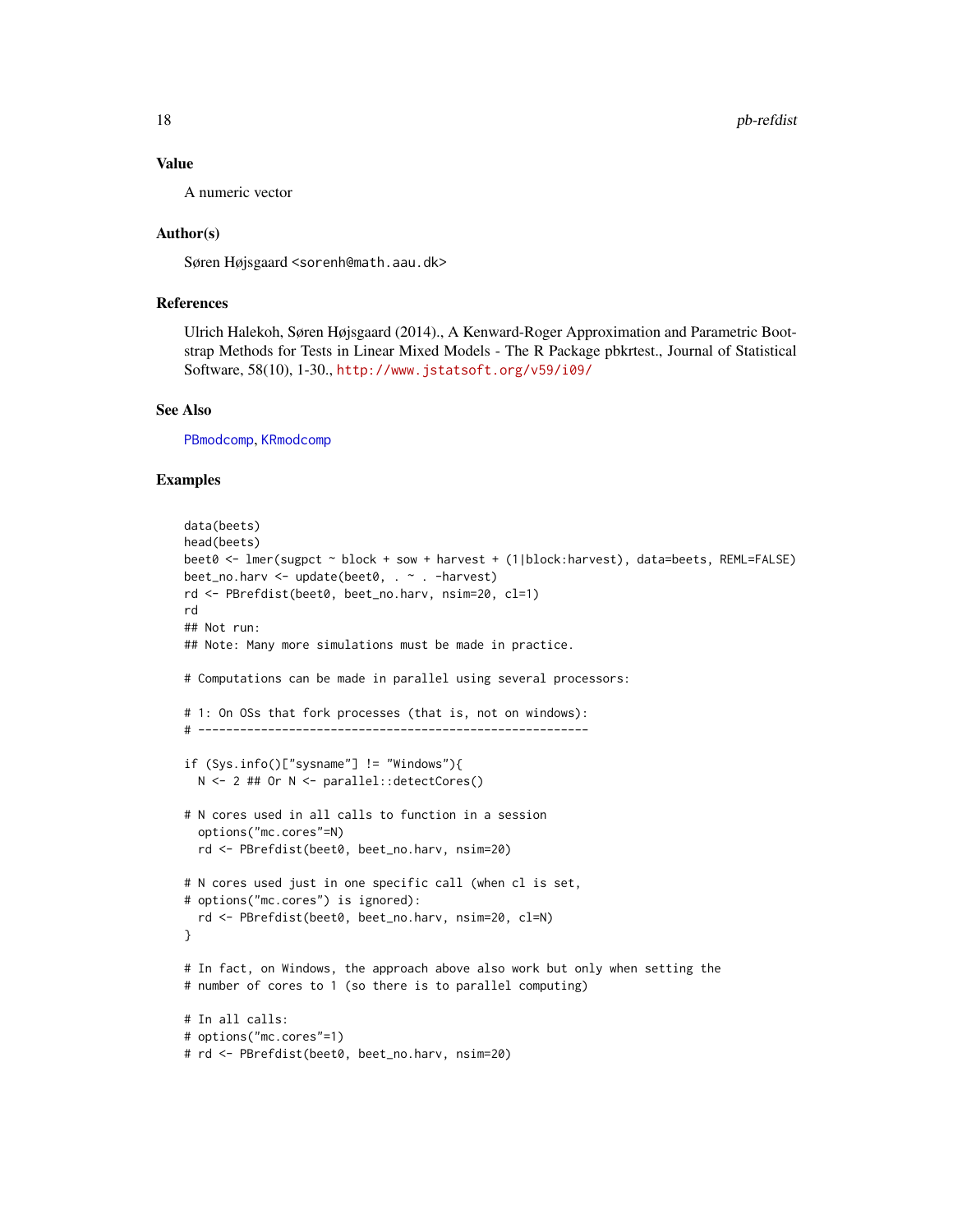#### pb-refdist 19

# Just once # rd <- PBrefdist(beet0, beet\_no.harv, nsim=20, cl=1) # 2. On all platforms (also on Windows) one can do # ----------------------------------------------- library(parallel)  $N \le -2$  ## Or  $N \le -$  detectCores() clus <- makeCluster(rep("localhost", N)) # In all calls in a session options("pb.cl"=clus) rd <- PBrefdist(beet0, beet\_no.harv, nsim=20)

```
# Just once:
rd <- PBrefdist(beet0, beet_no.harv, nsim=20, cl=clus)
stopCluster(clus)
```
## End(Not run)